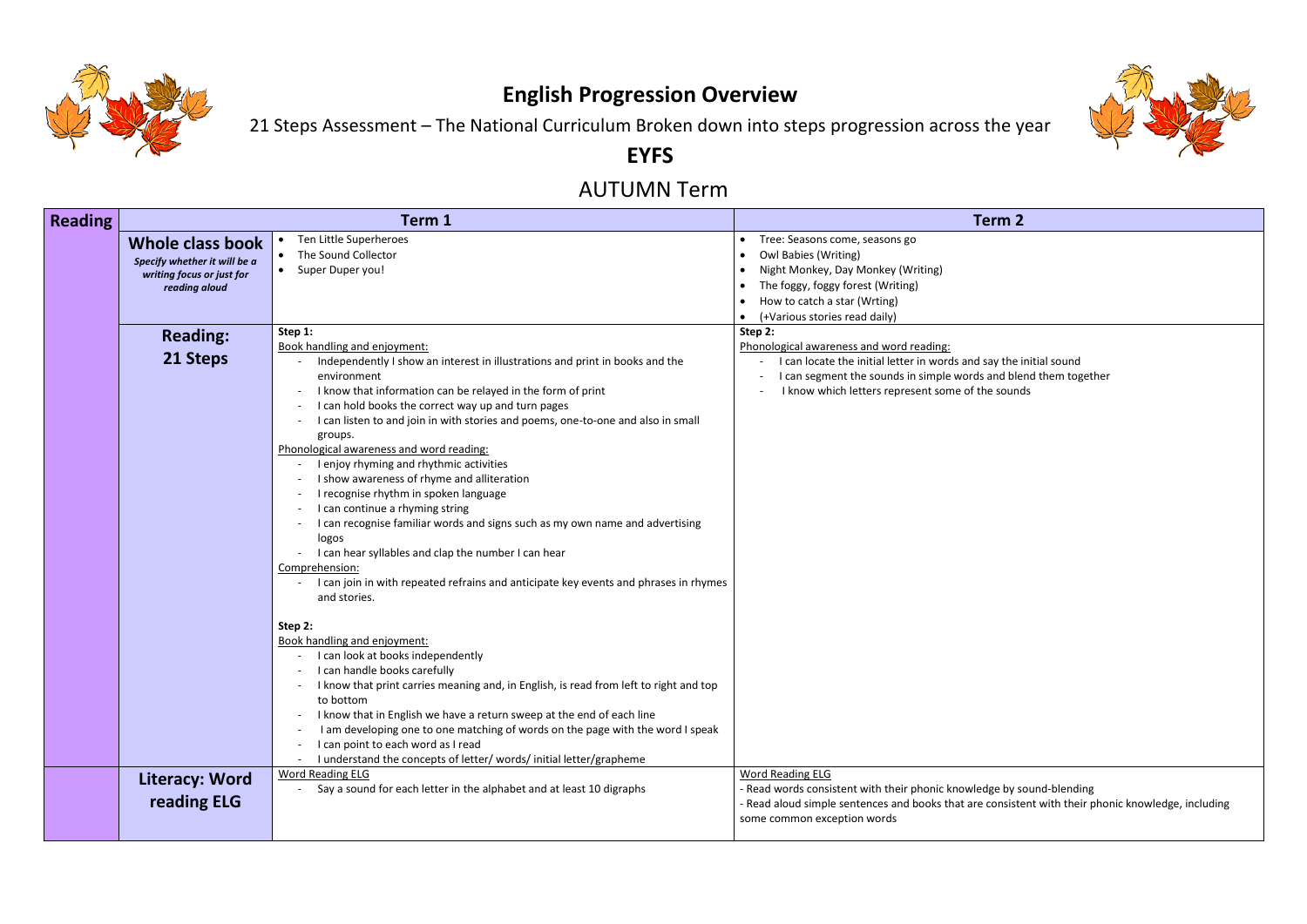|                                                                                 |                                                                                        | Term 1                                                                                                 |                               |                                                                                                                                                                     |                            |                   |                      |                                                                                                                                                                                                                 | Term 2                     |                                                   |                                                 |                                                                          |                                                              |                                     |  |  |  |
|---------------------------------------------------------------------------------|----------------------------------------------------------------------------------------|--------------------------------------------------------------------------------------------------------|-------------------------------|---------------------------------------------------------------------------------------------------------------------------------------------------------------------|----------------------------|-------------------|----------------------|-----------------------------------------------------------------------------------------------------------------------------------------------------------------------------------------------------------------|----------------------------|---------------------------------------------------|-------------------------------------------------|--------------------------------------------------------------------------|--------------------------------------------------------------|-------------------------------------|--|--|--|
| <b>Phonics - Letters and</b>                                                    | Week 1                                                                                 | Week 2                                                                                                 | Week 3                        | Week 4                                                                                                                                                              | Week 5                     | Week 6            | Week 7               | Week 1                                                                                                                                                                                                          | Week 2                     | Week 3                                            | Week 4                                          | Week 5                                                                   | Week 6                                                       | Week 7                              |  |  |  |
| <b>Sounds</b><br>Progression                                                    |                                                                                        |                                                                                                        | Phase 2:<br>satp              | Phase 2:<br>pin m                                                                                                                                                   | Phase 2:<br>dgoc           | Phase 2:<br>kckeu | Phase 2:<br>rhbf     | Phase 2:<br>ff I II ss                                                                                                                                                                                          | Phase 2:<br>Assessme<br>nt | Phase 2:<br>Recap                                 | Phase 2<br>Recap                                | Phase 2<br>Recap                                                         | Phase 2<br>Recap                                             | Assessment                          |  |  |  |
|                                                                                 |                                                                                        | Term 2<br>Term 1                                                                                       |                               |                                                                                                                                                                     |                            |                   |                      |                                                                                                                                                                                                                 |                            |                                                   |                                                 |                                                                          |                                                              |                                     |  |  |  |
| <b>Writing</b>                                                                  | Week 3                                                                                 |                                                                                                        | Week 4                        | Week 5                                                                                                                                                              | Week 6                     |                   | Week 7               | Week 1                                                                                                                                                                                                          | Week 2                     | Week 3                                            | Week 4                                          | Week 5                                                                   | Week 6                                                       | Week 7 (4days)                      |  |  |  |
| <b>Genre/Composition</b><br>Superhero names                                     |                                                                                        |                                                                                                        | <b>The Sound</b><br>Collector | <b>Non-fiction:</b><br>My body                                                                                                                                      | <b>Super Duper</b><br>you! |                   | Life skills-1<br>can | Autumn<br>descriptions                                                                                                                                                                                          | <b>Firework</b><br>poems   | Owl<br>babies-<br><b>Speech</b><br><b>bubbles</b> | How to<br>catch a<br>star-<br>description<br>s. | Poetry-<br><b>The</b><br>foggy,<br>foggy,<br>forest                      | Non-<br>fiction:<br><b>Night</b><br>monkey,<br>day<br>monkey | <b>Christmas-lists</b><br>and cards |  |  |  |
| I can recognise<br>letters in my<br>name.<br><b>EYFS Curriculum Progression</b> |                                                                                        | I can<br>taught                                                                                        | duplicate<br>phonemes.        | I can identify the initial phoneme in words.<br>I can begin to use simple sentence starters, e.g. I have, I<br>am, I can.                                           |                            |                   |                      | - I can<br>- I can execute<br>recognisable letters.<br>select<br>taught<br>-I can state simple<br>phonemes<br>adjectives.<br>to write a<br>word.                                                                |                            |                                                   | write a word.<br>word bank.                     | - I can select taught phonemes to<br>- I can duplicate key words using a | - I can list my ideas.                                       |                                     |  |  |  |
| <b>Writing:</b><br>21 Steps                                                     | Step 1<br>Step 2                                                                       | I use and enjoy mark making materials and give meaning to my marks.<br>I can hold a pencil effectively |                               |                                                                                                                                                                     |                            |                   |                      | Step 2<br>I can write some coherent statements, although spelling and letter formation may not be accurate.<br>Step 2<br>I show an awareness of sequencing of letters by spelling common single syllable words. |                            |                                                   |                                                 |                                                                          |                                                              |                                     |  |  |  |
| <b>Literacy: Writing ELG</b>                                                    | <b>Writing ELG</b><br>- Write recognisable letters, most of which are correctly formed |                                                                                                        |                               | - Spell words by identifying sounds in them and representing the sounds with a letter or letters<br>- Write simple phrases and sentences that can be read by others |                            |                   |                      |                                                                                                                                                                                                                 |                            |                                                   |                                                 |                                                                          |                                                              |                                     |  |  |  |
| <b>Physical Development: Fine</b><br><b>Motor Skills ELG</b>                    |                                                                                        |                                                                                                        |                               | Hold a pencil effectively in preparation for fluent writing - using the tripod grip in almost all cases.                                                            |                            |                   |                      |                                                                                                                                                                                                                 |                            |                                                   |                                                 |                                                                          |                                                              |                                     |  |  |  |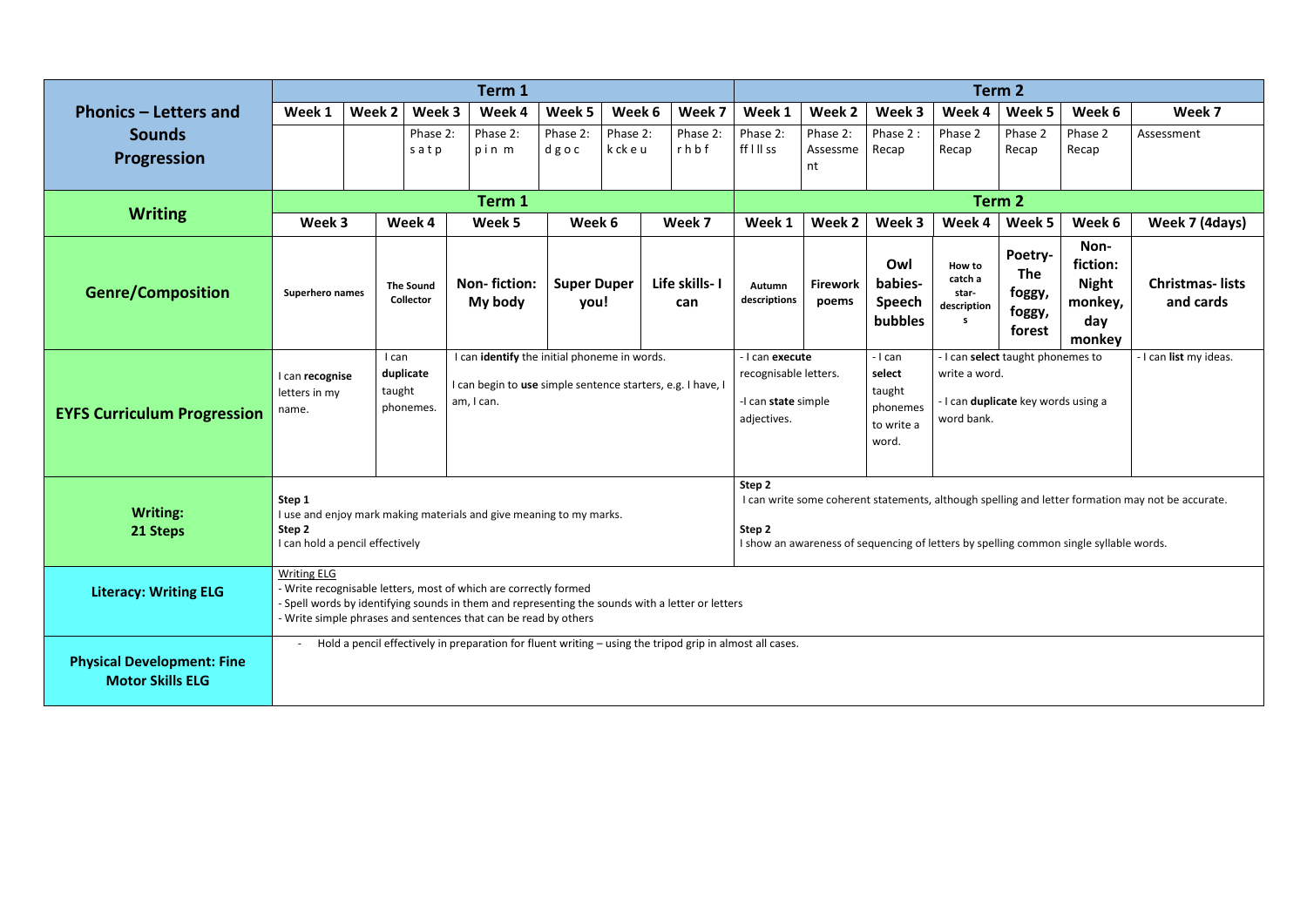

# **English Coverage**

**EYFS**

SPRING Term

| <b>Reading</b> |                                                                                                                          | Term 3                                                                                                                                                                                                                                                                                                                                                                                                                                                                                                                                                                                                                                                                                                                                                                                                                                                                                                                                                                                                                        | Term 4                                                                                                                                                                                                                                                                                                                                                                                                                                         |  |  |  |  |
|----------------|--------------------------------------------------------------------------------------------------------------------------|-------------------------------------------------------------------------------------------------------------------------------------------------------------------------------------------------------------------------------------------------------------------------------------------------------------------------------------------------------------------------------------------------------------------------------------------------------------------------------------------------------------------------------------------------------------------------------------------------------------------------------------------------------------------------------------------------------------------------------------------------------------------------------------------------------------------------------------------------------------------------------------------------------------------------------------------------------------------------------------------------------------------------------|------------------------------------------------------------------------------------------------------------------------------------------------------------------------------------------------------------------------------------------------------------------------------------------------------------------------------------------------------------------------------------------------------------------------------------------------|--|--|--|--|
|                | <b>Whole</b><br>class<br>book<br><b>Specify whether</b><br>it will be a<br>writing focus or<br>just for reading<br>aloud | Non-fiction: People who help us texts (police officer, fire service, doctors/nurses,<br>lifeboat crew etc.)<br><b>Burglar Bill</b>                                                                                                                                                                                                                                                                                                                                                                                                                                                                                                                                                                                                                                                                                                                                                                                                                                                                                            | The Ugly duckling<br>Little Red Hen<br>The Three Little Pigs<br><b>Goldilocks and the Three Bears</b>                                                                                                                                                                                                                                                                                                                                          |  |  |  |  |
|                | <b>Reading:</b><br>21 Steps                                                                                              | Step 2:<br>Book handling and enjoyment:<br>I can look at books independently<br>I can handle books carefully<br>I know that print carries meaning and, in English, is read from left to right and top to<br>bottom<br>I know that in English we have a return sweep at the end of each line<br>I am developing one to one matching of words on the page with the word I speak<br>I can point to each word as I read<br>I understand the concepts of letter/words/initial letter/grapheme<br>Step 2:<br>Phonological awareness and word reading:<br>I can locate the initial letter in words and say the initial sound<br>I can segment the sounds in simple words and blend them together<br>I know which letters represent some of the sounds<br>Step 2:<br>Comprehension<br>- I am beginning to be aware of the way stories are structured. - I can suggest how the story<br>might end. - I can adapt my prediction if the story ends in a different way - I can listen to<br>stories with increasing attention and recall. | Step 2:<br>Phonological awareness and word reading:<br>I can locate the initial letter in words and say the<br>I can segment the sounds in simple words and ble<br>I know which letters represent some of the sound<br>Step 3:<br>I can link sounds to letters, naming and sounding<br>Begins to read words and simple sentences.<br>I am able to monitor if my reading is phonically co<br>I self-correct sometimes if my reading is not phor |  |  |  |  |
|                | Literacy:<br><b>Word</b><br>reading<br><b>ELG</b>                                                                        | Word Reading ELG<br>- Read words consistent with their phonic knowledge by sound-blending<br>- Read aloud simple sentences and books that are consistent with their phonic knowledge,<br>including some common exception words                                                                                                                                                                                                                                                                                                                                                                                                                                                                                                                                                                                                                                                                                                                                                                                                | <b>Word Reading ELG</b><br>- Read words consistent with their phonic knowledge by s<br>- Read aloud simple sentences and books that are consist<br>some common exception words                                                                                                                                                                                                                                                                 |  |  |  |  |



I say the initial sound s and blend them together he sounds.

ounding the letters of the alphabet. nically correct

not phonologically correct

edge by sound-blending e consistent with their phonic knowledge, including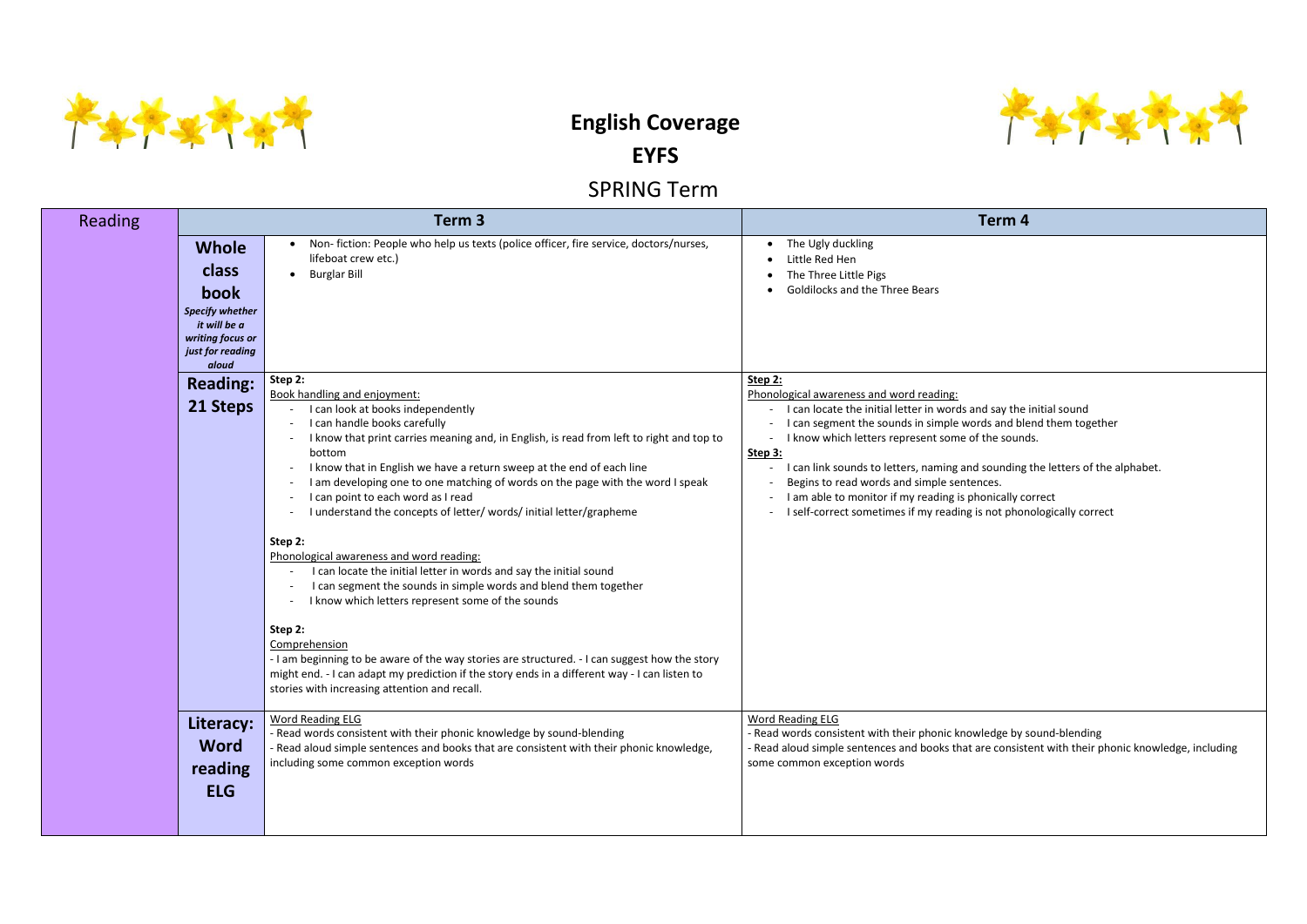| Phonics $-$                                                            |                                                                                                                                                                                                                                                                                                                                                                                                                                                                                                                                                                                                                                                                                                                                                                                                                                                                                                                                                                                                                                                                                                                 |                                                                | Term 3                                                                                                                                                                    |                                           |                                       | Term 4                                  |             |                                                                                                                                                                  |                                                                             |                                                                                |                                               |                                                           |               |                                    |                |
|------------------------------------------------------------------------|-----------------------------------------------------------------------------------------------------------------------------------------------------------------------------------------------------------------------------------------------------------------------------------------------------------------------------------------------------------------------------------------------------------------------------------------------------------------------------------------------------------------------------------------------------------------------------------------------------------------------------------------------------------------------------------------------------------------------------------------------------------------------------------------------------------------------------------------------------------------------------------------------------------------------------------------------------------------------------------------------------------------------------------------------------------------------------------------------------------------|----------------------------------------------------------------|---------------------------------------------------------------------------------------------------------------------------------------------------------------------------|-------------------------------------------|---------------------------------------|-----------------------------------------|-------------|------------------------------------------------------------------------------------------------------------------------------------------------------------------|-----------------------------------------------------------------------------|--------------------------------------------------------------------------------|-----------------------------------------------|-----------------------------------------------------------|---------------|------------------------------------|----------------|
| Letters and                                                            | Week 1                                                                                                                                                                                                                                                                                                                                                                                                                                                                                                                                                                                                                                                                                                                                                                                                                                                                                                                                                                                                                                                                                                          | Week 2                                                         | Week                                                                                                                                                                      | Week 4                                    | Week 5                                | Week 6                                  | <b>Week</b> |                                                                                                                                                                  | Week 1                                                                      | Week 2                                                                         | Week 3                                        | Week                                                      | Week          | Week 6                             | <b>Week</b>    |
| <b>Sounds</b><br><b>Progression</b>                                    | Phase 3: j v w                                                                                                                                                                                                                                                                                                                                                                                                                                                                                                                                                                                                                                                                                                                                                                                                                                                                                                                                                                                                                                                                                                  | Phase 3: y z zz qu                                             | Phase<br>$3:$ ch<br>sh th<br>ng                                                                                                                                           | Phase 3:<br>ai ee oo<br>oa                | Phase 3:<br>ar or igh<br>ur           | Assessment                              | 7           | Phase 3: ow oi ear er                                                                                                                                            |                                                                             | Phase 3: air ure                                                               | Phase 3:<br>All GPC's                         | Δ<br>Phase<br>Phase<br>3: All<br>3: All<br>GPC's<br>GPC's |               | Assessment                         | $\overline{7}$ |
|                                                                        |                                                                                                                                                                                                                                                                                                                                                                                                                                                                                                                                                                                                                                                                                                                                                                                                                                                                                                                                                                                                                                                                                                                 |                                                                |                                                                                                                                                                           |                                           |                                       |                                         |             |                                                                                                                                                                  |                                                                             |                                                                                |                                               |                                                           |               |                                    |                |
| <b>Writing</b>                                                         |                                                                                                                                                                                                                                                                                                                                                                                                                                                                                                                                                                                                                                                                                                                                                                                                                                                                                                                                                                                                                                                                                                                 |                                                                | Term <sub>3</sub>                                                                                                                                                         |                                           |                                       |                                         |             | Term 4                                                                                                                                                           |                                                                             |                                                                                |                                               |                                                           |               |                                    |                |
|                                                                        | Week 1                                                                                                                                                                                                                                                                                                                                                                                                                                                                                                                                                                                                                                                                                                                                                                                                                                                                                                                                                                                                                                                                                                          | Week 2                                                         | Week 3                                                                                                                                                                    | Week 4                                    | Week 5                                | Week 6<br>$(2 \text{ days})$            | Week<br>7   | Week 1                                                                                                                                                           | Week 2                                                                      | Week 3                                                                         | Week 4                                        |                                                           | Week 5        | Week 6                             | <b>Week</b>    |
| <b>Genre/composition</b>                                               | <b>Builders-</b><br>labelling                                                                                                                                                                                                                                                                                                                                                                                                                                                                                                                                                                                                                                                                                                                                                                                                                                                                                                                                                                                                                                                                                   | Non-<br>fiction:<br><b>Police</b><br>officers-<br>descriptions | <b>Non-fiction:</b><br>Fire fighter-<br>labelling                                                                                                                         | Non-<br>fiction:<br>Doctors-<br>labelling | Postman-<br>writing<br><b>letters</b> | <b>Careers</b><br>fair-<br>descriptions |             | The Ugly<br>Duckling:<br><b>Emotions</b>                                                                                                                         | <b>The Three</b><br><b>Little Pigs:</b><br><b>Character</b><br>descriptions | <b>Goldilocks</b><br>and the<br><b>Three</b><br><b>Bears:</b><br><b>Retell</b> | Little<br><b>Red</b><br>Hen:<br><b>Retell</b> |                                                           | <b>Easter</b> | <b>Science</b><br>week:<br>Recount |                |
| <b>EYFS Curriculum</b><br><b>Progression</b>                           | -I can<br>implement the<br>correct<br>phonemes to<br>write a word.                                                                                                                                                                                                                                                                                                                                                                                                                                                                                                                                                                                                                                                                                                                                                                                                                                                                                                                                                                                                                                              | - I can state key<br>features of a<br>sentence.                | - I can state key features of a sentence.<br>-I can implement the correct<br>-I can translate what I have written.<br>phonemes to write a word.                           |                                           |                                       |                                         |             | - I can use phonemes to<br>-I can identify and copy key<br>words and vocabulary.<br>make my writing readable.<br>-I can recognise the features<br>of a sentence. |                                                                             |                                                                                |                                               |                                                           |               |                                    |                |
| <b>Writing:</b><br>21 Steps                                            | Step 1<br>I can write my name, although some letter formations may be incorrect and there is a mixture<br>of lower/upper case letters.<br>Step 2<br>Step 2<br>I can write some coherent statements, although spelling and letter formation may not be accurate.<br>I can write some coherent statements, although spelling and letter formation may not be<br>accurate.<br>Step 2<br>Step 2<br>I show an awareness of sequencing of letters by spelling common single syllable words.<br>I can write some coherent statements, although spelling and letter formation may not be<br>Step 3<br>accurate.<br>I can spell some common word and make phonic attempts at spelling other words.<br>I show an awareness of sequencing of letters by spelling common single syllable words<br>I can write 3 or more simple sentences that can be read without my help and that make sense.<br>correctly in my writing.<br>Step 3:<br>I can spell some common words and make phonic attempts at spelling other words.<br>I can write 3 or more simple sentences that can be read without my help and that make<br>sense. |                                                                |                                                                                                                                                                           |                                           |                                       |                                         |             |                                                                                                                                                                  |                                                                             |                                                                                |                                               |                                                           |               |                                    |                |
| <b>Literacy: Writing</b><br><b>ELG</b>                                 | <b>Writing ELG</b><br>Write recognisable letters, most of which are correctly formed<br>Spell words by identifying sounds in them and representing the sounds with a letter or letters                                                                                                                                                                                                                                                                                                                                                                                                                                                                                                                                                                                                                                                                                                                                                                                                                                                                                                                          |                                                                |                                                                                                                                                                           |                                           |                                       |                                         |             |                                                                                                                                                                  |                                                                             |                                                                                |                                               |                                                           |               |                                    |                |
| <b>Physical</b><br><b>Development: Fine</b><br><b>Motor Skills ELG</b> |                                                                                                                                                                                                                                                                                                                                                                                                                                                                                                                                                                                                                                                                                                                                                                                                                                                                                                                                                                                                                                                                                                                 |                                                                | Write simple phrases and sentences that can be read by others<br>Hold a pencil effectively in preparation for fluent writing - using the tripod grip in almost all cases. |                                           |                                       |                                         |             |                                                                                                                                                                  |                                                                             |                                                                                |                                               |                                                           |               |                                    |                |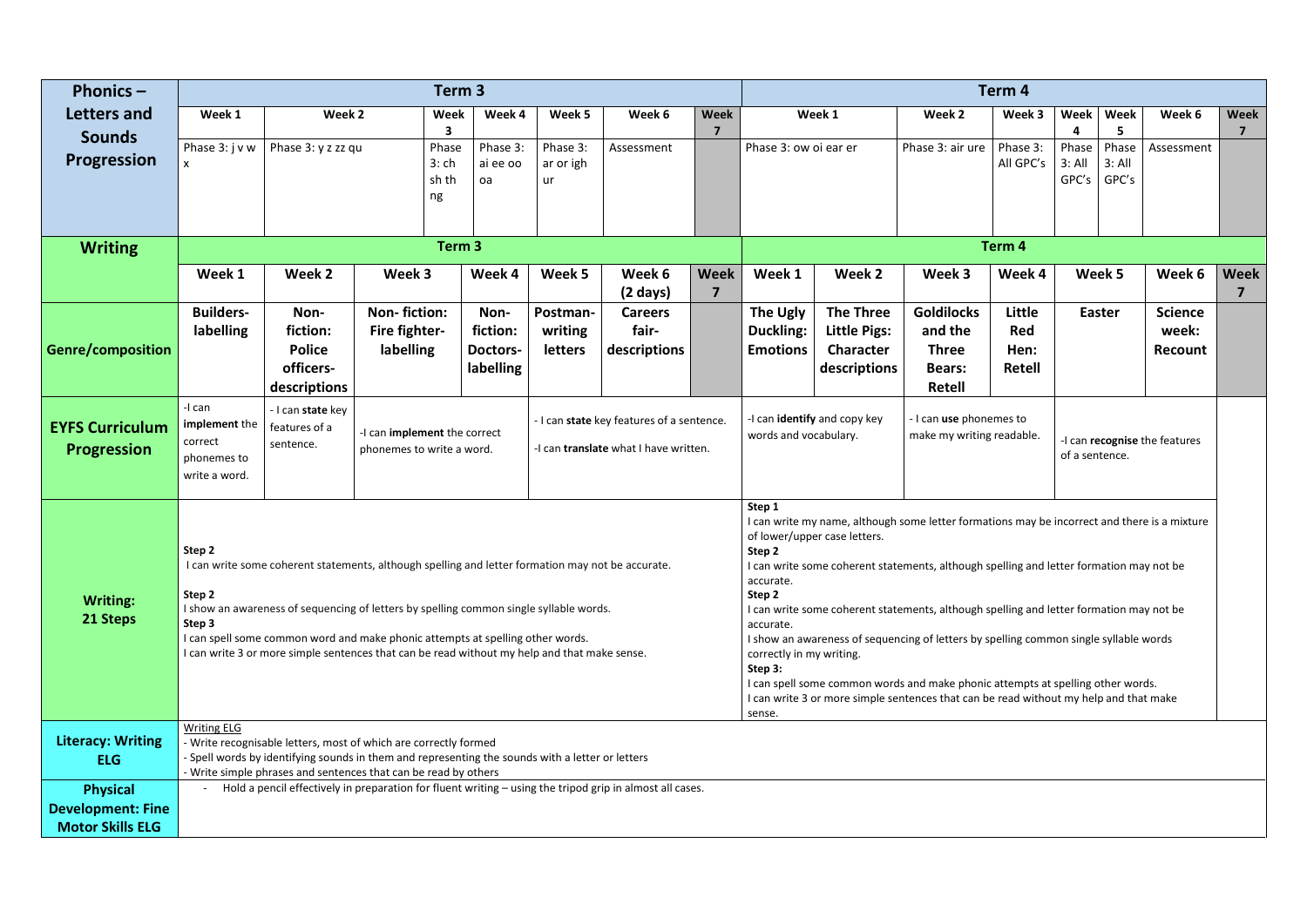

# **English Coverage EYFS**

## SUMMER Term

| <b>Reading</b> |                                                                                                          | Term 5                                                                                                                                                                                                                                                                                                                                                                                                                                                                                                                                                                                                                                                                                            | Term <sub>6</sub>                                                                                                                                                                                                                          |  |  |  |  |  |
|----------------|----------------------------------------------------------------------------------------------------------|---------------------------------------------------------------------------------------------------------------------------------------------------------------------------------------------------------------------------------------------------------------------------------------------------------------------------------------------------------------------------------------------------------------------------------------------------------------------------------------------------------------------------------------------------------------------------------------------------------------------------------------------------------------------------------------------------|--------------------------------------------------------------------------------------------------------------------------------------------------------------------------------------------------------------------------------------------|--|--|--|--|--|
|                | <b>Whole class</b><br>book<br>Specify whether it will<br>be a writing focus or just<br>for reading aloud | Mum (Mothers day)<br>٠<br>Oliver's vegetables (Writing)<br>Oliver's fruit salad (Writing)<br>Jack and the beanstalk (Writing)<br>The Enormous Potato (Writing)                                                                                                                                                                                                                                                                                                                                                                                                                                                                                                                                    | The Journey (Writing)<br>$\bullet$<br>Tom and the land of the dinosaurs (Writing)<br>Mr Gumpy's Motor Car (Writing)<br>Oi! Get off my train! (Writing)<br>Duck in the truck (Writing)                                                      |  |  |  |  |  |
|                | <b>Reading:</b><br>21 Steps                                                                              | Step 3:<br>Book handling and enjoyment:<br>I enjoy an increasing range of books<br>I can use vocabulary and forms of speech that are increasingly<br>influenced by my experience of books. -I am secure with one to<br>one matching<br>I am able to control all aspects of book handling and am<br>consistent with the direction<br>I look at print when reading<br>Step 3:<br>Phonological awareness and word reading:<br>I can link sounds to letters, naming and sounding the letters of the<br>alphabet.<br>Begins to read words and simple sentences.<br>I am able to monitor if my reading is phonically correct<br>I self-correct sometimes if my reading is not phonologically<br>correct | Step 3:<br>Comprehension:<br>- I can describe main story settings, events and principa<br>- I know that information can be retrieved from books a<br>reading doesn't make sense<br>-I self-correct sometimes if reading doesn't make sense |  |  |  |  |  |



n cipal characters. oks and computers. -I am able to monitor if my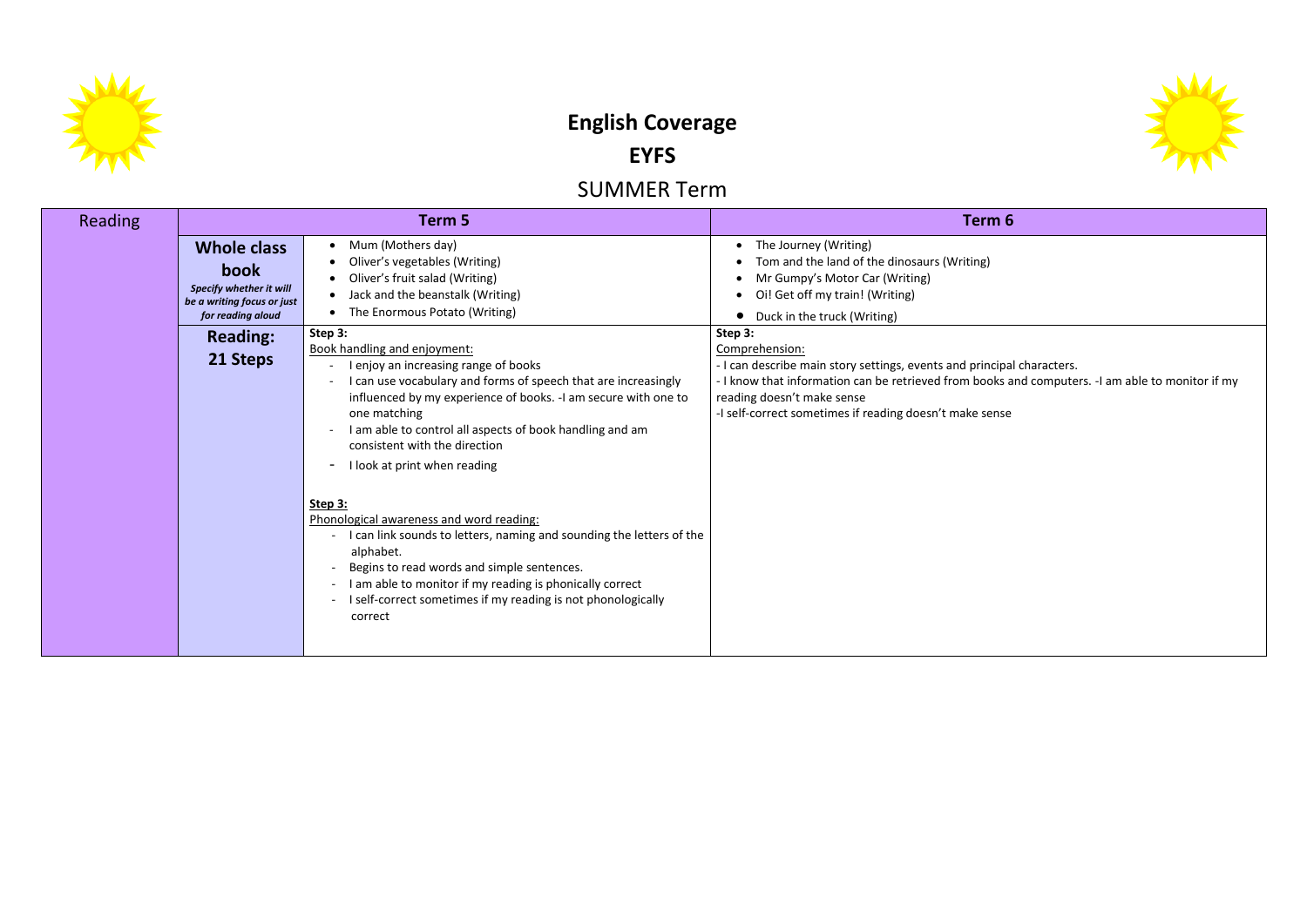|                                              | <b>Word Reading ELG</b><br><b>Literacy ELG</b><br>Read words consistent with their phonic knowledge by sound-blending<br>Read aloud simple sentences and books that are consistent with their<br>phonic knowledge, including some common exception words<br><b>Comprehension ELG</b><br>Demonstrate understanding of what has been read to them by retelling<br>stories and narratives using their own words and recently introduced<br>vocabulary |                                                              |                                                                                                                                                                                                      |                                                                                        |                            |                                              |                  | <b>Comprehension ELG</b><br>Demonstrate understanding of what has been read to them by retelling stories and narratives using<br>their own words and recently introduced vocabulary<br>Anticipate – where appropriate – key events in stories<br>Use and understand recently introduced vocabulary during discussions about stories, non-fiction,<br>rhymes and poems and during role-play. |                                                                                                                                                                                                                                    |                                                                   |                                                                       |                                                                         |                                                                                       |                                                                  |  |  |
|----------------------------------------------|----------------------------------------------------------------------------------------------------------------------------------------------------------------------------------------------------------------------------------------------------------------------------------------------------------------------------------------------------------------------------------------------------------------------------------------------------|--------------------------------------------------------------|------------------------------------------------------------------------------------------------------------------------------------------------------------------------------------------------------|----------------------------------------------------------------------------------------|----------------------------|----------------------------------------------|------------------|---------------------------------------------------------------------------------------------------------------------------------------------------------------------------------------------------------------------------------------------------------------------------------------------------------------------------------------------------------------------------------------------|------------------------------------------------------------------------------------------------------------------------------------------------------------------------------------------------------------------------------------|-------------------------------------------------------------------|-----------------------------------------------------------------------|-------------------------------------------------------------------------|---------------------------------------------------------------------------------------|------------------------------------------------------------------|--|--|
|                                              |                                                                                                                                                                                                                                                                                                                                                                                                                                                    |                                                              | Anticipate – where appropriate – key events in stories<br>Use and understand recently introduced vocabulary during discussions<br>about stories, non-fiction, rhymes and poems and during role-play. |                                                                                        |                            |                                              |                  |                                                                                                                                                                                                                                                                                                                                                                                             |                                                                                                                                                                                                                                    |                                                                   |                                                                       |                                                                         |                                                                                       |                                                                  |  |  |
| Phonics $-$                                  |                                                                                                                                                                                                                                                                                                                                                                                                                                                    |                                                              |                                                                                                                                                                                                      | Term 5                                                                                 |                            |                                              |                  |                                                                                                                                                                                                                                                                                                                                                                                             |                                                                                                                                                                                                                                    |                                                                   | Term 6                                                                |                                                                         |                                                                                       |                                                                  |  |  |
| Letters and                                  | Week 1                                                                                                                                                                                                                                                                                                                                                                                                                                             | Week 2                                                       | Week 3                                                                                                                                                                                               | Week 4                                                                                 | Week 5                     | Week 6                                       | Week 7           | Week 1                                                                                                                                                                                                                                                                                                                                                                                      | Week 2                                                                                                                                                                                                                             | Week 3                                                            | Week 4                                                                | Week 5                                                                  | Week 6                                                                                | Week 7                                                           |  |  |
| <b>Sounds</b><br><b>Progression</b>          | Phase 3<br>Recap                                                                                                                                                                                                                                                                                                                                                                                                                                   | Phase 4:<br>CVC/CVCC                                         | Phase 4:<br>CVC/CVCC                                                                                                                                                                                 | Phase 4:<br>CVC/CCVC                                                                   | Phase 4:<br>CVC/CCVC       | Assessment                                   |                  | Phase 4:<br>adjacent<br>consonants                                                                                                                                                                                                                                                                                                                                                          | Phase 4:<br>adjacent<br>consonants                                                                                                                                                                                                 | Phase 2/3:<br>Recap<br><b>CVC</b><br><b>CVCC</b><br><b>CCVC</b>   | Phase<br>$2/3$ :<br>Recap<br><b>CVC</b><br><b>CVCC</b><br><b>CCVC</b> | Phase 2/3:<br>Recap<br><b>CVC</b><br><b>CVCC</b><br><b>CCVC</b>         | Phase $2/3$ :<br>Recap<br><b>CVC</b><br><b>CVCC</b><br><b>CCVC</b>                    | Assessment                                                       |  |  |
| <b>Writing</b>                               |                                                                                                                                                                                                                                                                                                                                                                                                                                                    |                                                              |                                                                                                                                                                                                      | Term 5                                                                                 |                            |                                              |                  | Term 6                                                                                                                                                                                                                                                                                                                                                                                      |                                                                                                                                                                                                                                    |                                                                   |                                                                       |                                                                         |                                                                                       |                                                                  |  |  |
|                                              | Week 1                                                                                                                                                                                                                                                                                                                                                                                                                                             | Week 2                                                       | Week 3                                                                                                                                                                                               | Week 4                                                                                 | Week 5                     | Week 6<br>$(3 \text{ days})$                 | <b>Week</b><br>7 | Week 1                                                                                                                                                                                                                                                                                                                                                                                      | Week 2                                                                                                                                                                                                                             | Week 3                                                            | Week<br>4                                                             | Week 5                                                                  | Week 6                                                                                | Week 7<br>(3 days)                                               |  |  |
| <b>Genre/composition</b>                     | Non-<br>fiction:<br>flower<br>hunt                                                                                                                                                                                                                                                                                                                                                                                                                 | Oliver's<br><b>Vegetables:</b><br>descriptive/<br>persuasive | <b>The</b><br><b>Enormous</b><br>Turnip:<br><b>Retell</b>                                                                                                                                            | <b>Jack and</b><br>the<br>beanstalk:<br><b>Instructions</b><br>to plant a<br>beanstalk | Handa's<br><b>Surprise</b> | Oliver's<br>fruit<br>salad:<br><b>Recipe</b> |                  | The Journey:<br>descriptive                                                                                                                                                                                                                                                                                                                                                                 | Trip:<br>Recount                                                                                                                                                                                                                   | Tom and<br>the land of<br>the<br>dinosaurs:<br><b>Descriptive</b> | Non-<br>fiction:<br>Where<br>l am in<br>the<br>world                  | Oi! Get off<br>my train!<br>steam<br>trains/ to<br>modern<br>day trains | <b>Transition</b><br>week:<br>Comparing   Recipe for $ $<br>the<br>perfect<br>student | <b>Best bits</b><br><b>of</b><br><b>Duckling</b><br><b>class</b> |  |  |
| <b>EYFS Curriculum</b><br><b>Progression</b> | -I can implement taught<br>writing.                                                                                                                                                                                                                                                                                                                                                                                                                | digraphs and trigraphs in my                                 | -I can experiment using 'and' in my<br>- I am beginning to use features<br>sentences.<br>of a sentence correctly.<br>- I can translate what I have written.                                          |                                                                                        |                            |                                              |                  | -I can implement taught digraphs and<br>-I can implement<br>trigraphs correctly in my writing.<br>taught digraphs<br>- I can use features of a<br>and trigraphs<br>sentence correctly.<br>I can translate what I have written, others<br>correctly in my<br>too.<br>writing.                                                                                                                |                                                                                                                                                                                                                                    |                                                                   |                                                                       |                                                                         |                                                                                       |                                                                  |  |  |
| <b>Writing:</b><br>21 Steps                  | Step 2<br>I can write some coherent statements, although spelling and letter formation may not be accurate.<br>Step 3:<br>I can write 3 or more simple sentences that can be read without my help and that make sense.                                                                                                                                                                                                                             |                                                              |                                                                                                                                                                                                      |                                                                                        |                            |                                              |                  |                                                                                                                                                                                                                                                                                                                                                                                             | Step 2:<br>I show an awareness of sequencing of letters by spelling common single syllable words correctly in my writing.<br>Step 3:<br>I can spell some common words and make phonic attempts at spelling other words.<br>Step 3: |                                                                   |                                                                       |                                                                         |                                                                                       |                                                                  |  |  |

- 
-